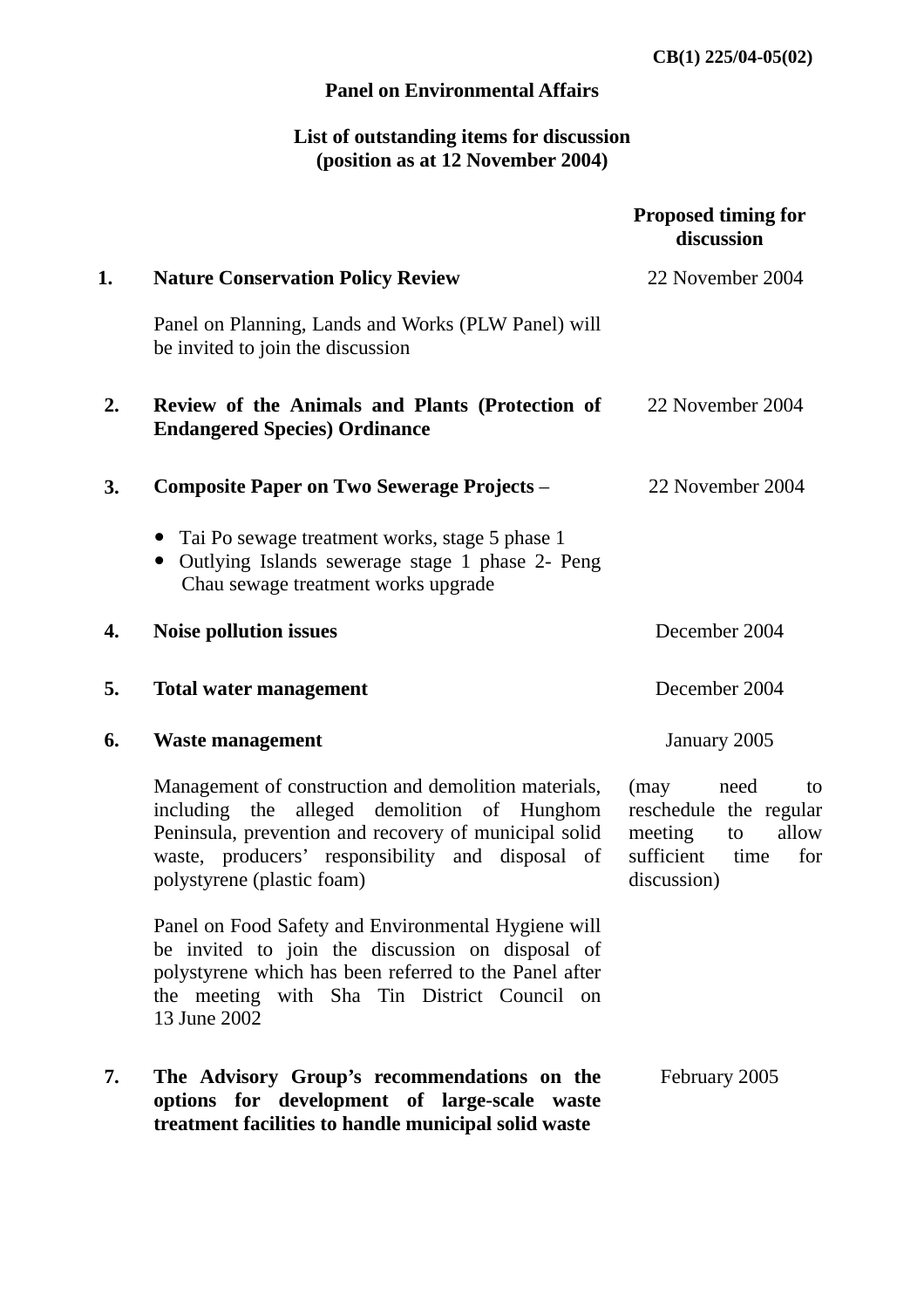| 8.         | Outcome of HATS Stage 2 Consultation and Way<br><b>Forward for HATS Stage 2</b>                                                                                                                                                                                                                                                                                                                                                                         | March 2005                                                                                                   |
|------------|---------------------------------------------------------------------------------------------------------------------------------------------------------------------------------------------------------------------------------------------------------------------------------------------------------------------------------------------------------------------------------------------------------------------------------------------------------|--------------------------------------------------------------------------------------------------------------|
| 9.         | Control plan on volatile organic compounds -<br>outcome of consultation                                                                                                                                                                                                                                                                                                                                                                                 | March 2005                                                                                                   |
| 10.        | <b>Composite Paper on Three Sewerage Projects -</b>                                                                                                                                                                                                                                                                                                                                                                                                     | March 2005                                                                                                   |
|            | Yuen Long and Kam Tin sewerage and sewage<br>$\bullet$<br>disposal – Kam Tin trunk sewerage, phase 1 and<br>Au Tau trunk sewers<br>North District and Tolo Harbour sewerage,<br>$\bullet$<br>sewage treatment & disposal - High Priority<br>Works - Expansion of Shek Wu Hui sewage<br>treatment works and Ting Kok Road pumping<br>station No.5<br>Outlying Islands sewerage stage 1 phase 1 part 1-<br>$\bullet$<br>Ngong Ping village sewerage works |                                                                                                              |
| 11.        | Proposed legislative amendments to tighten the<br>control over movement of vessels in marine parks                                                                                                                                                                                                                                                                                                                                                      | April 2005                                                                                                   |
| 12.        | <b>Introduction of Euro IV vehicle emission standards</b>                                                                                                                                                                                                                                                                                                                                                                                               | April 2005                                                                                                   |
| 13.        | Progress of the restoration of the damaged section<br>of Tung Chung Stream                                                                                                                                                                                                                                                                                                                                                                              | April 2005                                                                                                   |
|            | PLW Panel will be invited to join the discussion                                                                                                                                                                                                                                                                                                                                                                                                        |                                                                                                              |
| 14.        | Application of the Convention on Biological<br>Diversity and the Cartagena Protocol on Biosafety<br>to Hong Kong                                                                                                                                                                                                                                                                                                                                        | April 2005                                                                                                   |
| 15.        | <b>Modification of Chemical Waste Treatment Centre</b><br>to receive clinical waste                                                                                                                                                                                                                                                                                                                                                                     | Third quarter 2005                                                                                           |
|            |                                                                                                                                                                                                                                                                                                                                                                                                                                                         | (tentative, depending)<br>the<br>timing<br>of<br>on<br>passage of the Waste<br>Disposal (Amendment)<br>Bill) |
| <b>16.</b> | <b>Revision of fees</b>                                                                                                                                                                                                                                                                                                                                                                                                                                 | To be confirmed                                                                                              |